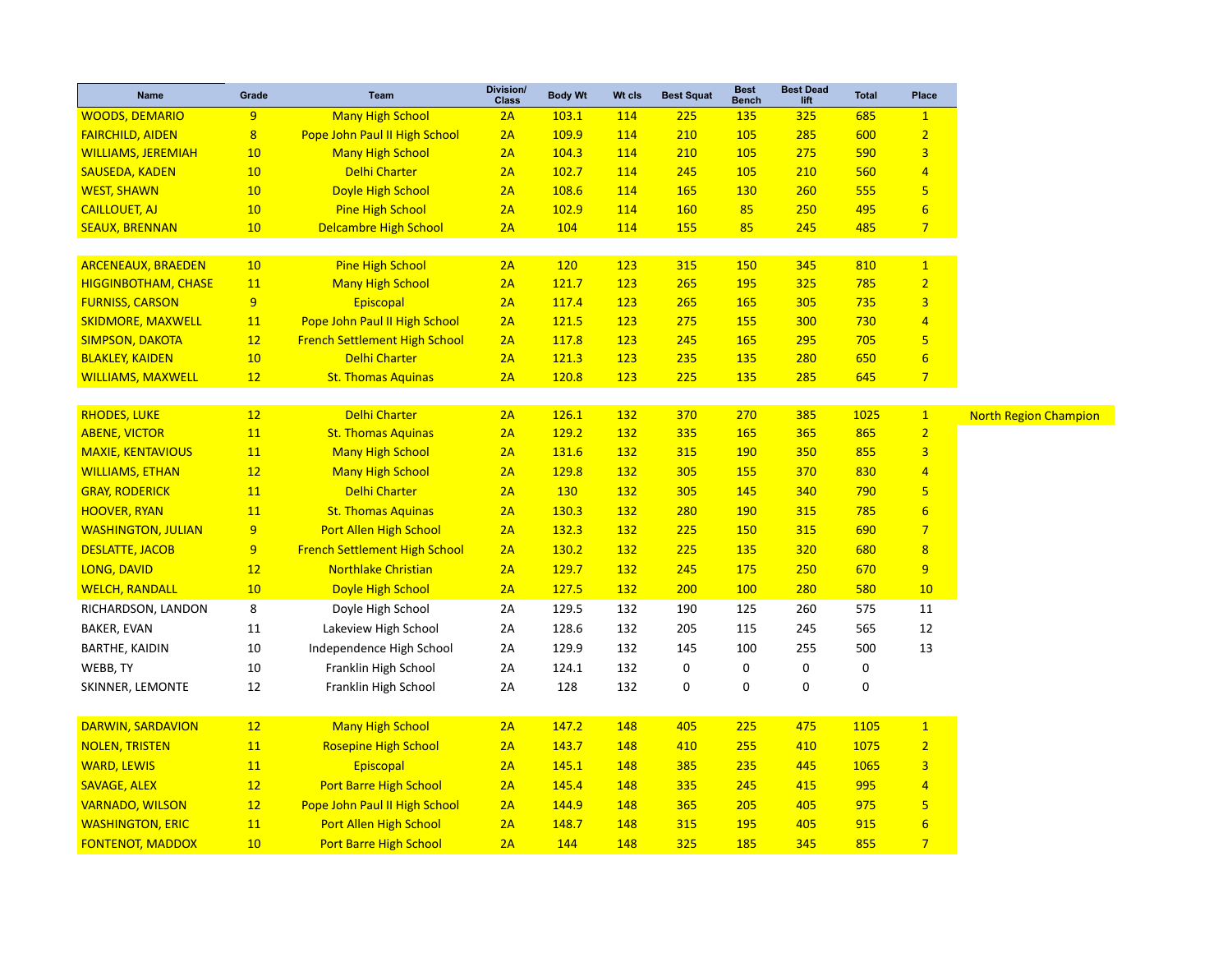| <b>Name</b>                | Grade | <b>Team</b>                      | Division/<br><b>Class</b> | <b>Body Wt</b> | Wt cls     | <b>Best Squat</b> | <b>Best</b><br><b>Bench</b> | <b>Best Dead</b><br>lift | <b>Total</b> | <b>Place</b>   |
|----------------------------|-------|----------------------------------|---------------------------|----------------|------------|-------------------|-----------------------------|--------------------------|--------------|----------------|
| <b>ROMERO, PIERRE</b>      | 11    | <b>Catholic HS of New Iberia</b> | 2A                        | 147            | 148        | 320               | <b>165</b>                  | 370                      | 855          | 8              |
| <b>FOSTER, KYLE</b>        | 11    | <b>Northlake Christian</b>       | 2A                        | 140.8          | 148        | 295               | 185                         | 370                      | 850          | 9              |
| <b>MILLER, KOLE</b>        | 10    | <b>Pine High School</b>          | 2A                        | 145.8          | 148        | 285               | <b>165</b>                  | 390                      | 840          | 10             |
| TRAYLOR, JONATHAN          | 10    | St. Thomas Aquinas               | 2A                        | 146.3          | 148        | 315               | 175                         | 350                      | 840          | 11             |
| HU, JORDAN                 | 10    | Episcopal                        | 2A                        | 141.4          | 148        | 325               | 160                         | 330                      | 815          | 12             |
| <b>BARBER, JONATHAN</b>    | 10    | French Settlement High School    | 2A                        | 143.2          | 148        | 305               | 155                         | 335                      | 795          | 13             |
| SANCHEZ, TREVOR            | 11    | Springfield High School          | 2A                        | 145.7          | 148        | 285               | 165                         | 335                      | 785          | 14             |
| JACKSON, LIAM              | 11    | St. Thomas Aquinas               | 2A                        | 142.1          | 148        | 245               | 135                         | 375                      | 755          | 15             |
| THOMAS, SAMUEL             | 11    | Pine High School                 | 2A                        | 148.2          | 148        | 235               | 160                         | 355                      | 750          | 16             |
| <b>BOURGEOIS, KADYN</b>    | 10    | Delcambre High School            | 2A                        | 146.2          | 148        | 225               | 165                         | 325                      | 715          | 17             |
| EZELL, LEVI                | 9     | Delhi Charter                    | 2A                        | 132.6          | 148        | 250               | 145                         | 290                      | 685          | 18             |
| PACHECO, ABRAHAM           | 12    | D'Arbonne Woods Charter          | 2A                        | 135.5          | 148        | 260               | 130                         | 285                      | 675          | 19             |
| MARTIN, TRENT              | 12    | French Settlement High School    | 2A                        | 142.6          | 148        | 180               | 115                         | 300                      | 595          | 20             |
| DRENNEN, DAMIEN            | 11    | Rapides High School              | 2A                        | 140.4          | 148        | 150               | $\pmb{0}$                   | 0                        | 0            | <b>BO</b>      |
|                            |       |                                  |                           |                |            |                   |                             |                          |              |                |
| <b>WILLIAMS, LONDON</b>    | 12    | <b>Many High School</b>          | 2A                        | 163.7          | 165        | 590               | 285                         | 610                      | 1485         | $\mathbf{1}$   |
| <b>JONES, LANDON</b>       | 10    | Port Allen High School           | 2A                        | 162.8          | <b>165</b> | 390               | 270                         | 425                      | 1085         | $\overline{2}$ |
| <b>QUILLEN, TREY</b>       | 12    | <b>Delhi Charter</b>             | 2A                        | 161.7          | 165        | 405               | 215                         | 445                      | 1065         | $\overline{3}$ |
| <b>CHAUVIN, REID</b>       | 9     | Episcopal                        | 2A                        | 158.2          | 165        | 370               | 205                         | 430                      | 1005         | $\overline{4}$ |
| <b>ROBERTS, ANDREW</b>     | 11    | <b>Catholic HS of New Iberia</b> | 2A                        | 164.4          | 165        | 335               | <b>180</b>                  | 465                      | 980          | 5              |
| <b>HERNANDEZ, MIGUEL</b>   | 12    | <b>Delcambre High School</b>     | 2A                        | 158.5          | <b>165</b> | 355               | 225                         | 365                      | 945          | 6              |
| <b>LAGARDE, JACOB</b>      | 12    | <b>Northlake Christian</b>       | 2A                        | 161.7          | <b>165</b> | 355               | 220                         | 365                      | 940          | $\overline{7}$ |
| <b>BONDURANT, ADAM</b>     | 11    | <b>St. Thomas Aquinas</b>        | 2A                        | 161.1          | 165        | 330               | 200                         | 385                      | 915          | 8              |
| <b>SADLER, DORAN</b>       | 9     | D'Arbonne Woods Charter          | 2A                        | 156.8          | 165        | 325               | 200                         | 365                      | 890          | 9              |
| <b>FULFORD, TROY</b>       | 11    | Pope John Paul II High School    | 2A                        | 153.7          | 165        | 330               | <b>195</b>                  | 355                      | 880          | 10             |
| JONES, PATYON              | 10    | D'Arbonne Woods Charter          | 2A                        | 160.4          | 165        | 315               | 210                         | 355                      | 880          | 11             |
| MODICA, ANTHONY            | 11    | Episcopal                        | 2A                        | 153.4          | 165        | 315               | 170                         | 370                      | 855          | 12             |
| MARTIN, TAYLOR             | 11    | Lakeview High School             | 2A                        | 152.1          | 165        | 300               | 165                         | 365                      | 830          | 13             |
| <b>BARNES, IAN</b>         | 11    | Rosepine High School             | 2A                        | 153.1          | 165        | 300               | 190                         | 340                      | 830          | 14             |
| OLIVER, CORBIN             | 11    | Doyle High School                | 2A                        | 157.8          | 165        | 270               | 175                         | 375                      | 820          | 15             |
| <b>CLEMENTS, GAVIN</b>     | 9     | French Settlement High School    | 2A                        | 151.8          | 165        | 290               | 145                         | 330                      | 765          | 16             |
| RODRIGUEZ, JOE             | 9     | Rosepine High School             | 2A                        | 160.5          | 165        | 260               | 155                         | 315                      | 730          | 17             |
| KITE, TAURIEZ              | 9     | <b>Holy Savior Menard</b>        | 2A                        | 165.3          | 165        | 225               | 180                         | 285                      | 690          | 18             |
| ELLZEY, EASTON             | 9     | Doyle High School                | 2A                        | 160            | 165        | 225               | 135                         | 290                      | 650          | 19             |
| <b>GUTIERREZ, ANDRES</b>   | 11    | Independence High School         | 2A                        | 156.1          | 165        | 175               | 135                         | 300                      | 610          | 20             |
| <b>WASHINGTON, JAVORIE</b> | 11    | Rapides High School              | 2A                        | 148.9          | 165        | 150               | 140                         | 305                      | 595          | 21             |
| <b>ADAMS, ALEX</b>         | 11    | Winnfield                        | 2A                        | 174.8          | 181        | 530               | 315                         | 600                      | 1445         | $\mathbf{1}$   |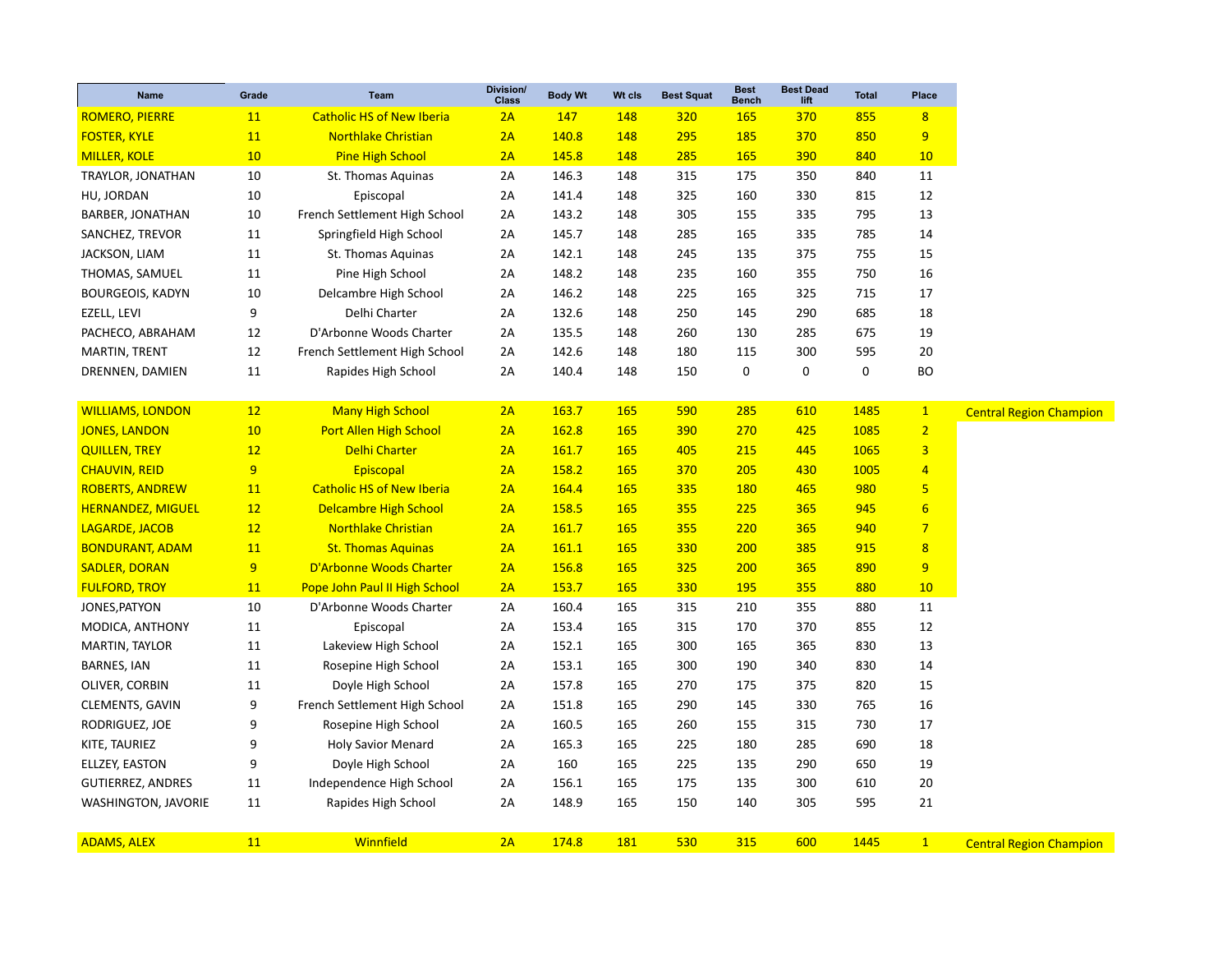| <b>Class</b><br><b>Bench</b><br>lift<br><b>KOR, DUTCH</b><br>177.2<br>181<br>515<br>$\overline{2}$<br><b>11</b><br><b>Many High School</b><br>2A<br>405<br>225<br>1145<br>179.1<br>181<br>405<br>1125<br>$\overline{\mathbf{3}}$<br><b>ALEJO, CARLOS</b><br>11<br>D'Arbonne Woods Charter<br>2A<br>260<br>460<br>Pope John Paul II High School<br>179.8<br>181<br>$\overline{4}$<br><b>KINGMAN, JACK</b><br>11<br>2A<br>425<br>265<br>425<br>1115<br>5<br><b>PICKETT, COLE</b><br>11<br><b>Many High School</b><br>2A<br>179.4<br>181<br>405<br>215<br>445<br>1065<br>$6\phantom{1}6$<br>11<br><b>Catholic HS of New Iberia</b><br>2A<br>180.2<br>181<br>375<br><b>190</b><br>460<br>1025<br><b>SEGURA, ASHTON</b><br>$\overline{7}$<br><b>CHEEVER, LOGAN</b><br>12<br><b>Rosepine High School</b><br>2A<br>175.6<br>181<br>390<br>225<br>405<br>1020<br>181<br>970<br>$\overline{\mathbf{8}}$<br><b>MYER, THOMAS</b><br>12<br>Episcopal<br>2A<br>172.3<br>340<br>230<br>400<br><b>Springfield High School</b><br>178.8<br>935<br>9<br><b>MCALLISTER, AYDEN</b><br>11<br>2A<br><b>181</b><br>315<br>195<br>425<br>11<br>170.2<br>200<br>905<br><b>HARGROVE, JONTAVIS</b><br><b>Holy Savior Menard</b><br>2A<br><b>181</b><br>340<br>365<br>10<br>9<br>179.2<br>181<br>325<br>215<br>885<br>11<br>HOWARD, JOSH<br>Port Allen High School<br>2A<br>345<br>10<br>166.7<br>181<br>335<br>190<br>350<br>875<br>12<br>SYLVE, EMERALD<br>St. Thomas Aquinas<br>2A<br>9<br>181<br>845<br>13<br>D'Arbonne Woods Charter<br>168.4<br>315<br>365<br>MCCANN, COLLIN<br>2A<br>165<br>181<br>275<br>815<br><b>BENOIT, ANDREW</b><br>11<br>Port Barre High School<br>2A<br>175.6<br>175<br>365<br>14<br>770<br>SEASTRUNK, RUBEN<br>11<br><b>Holy Savior Menard</b><br>2A<br>172.9<br>181<br>275<br>195<br>300<br>15<br>9<br>179.1<br>181<br>275<br>315<br>760<br>16<br>TANNER, DONALD<br>French Settlement High School<br>2A<br>170<br>675<br>HUNT, BRYCELON<br>12<br>Franklin High School<br>2A<br>166.2<br>181<br>175<br>185<br>315<br>17<br>181.0<br>181<br>235<br>635<br>18<br><b>BAKER, JACKSON</b><br>11<br>Rapides High School<br>2A<br>150<br>250<br>BROWN, NORMAN<br>Ascension Episcopal High School<br>167.2<br>181<br>205<br>130<br>240<br>575<br>19<br>11<br>2A<br>9<br>570<br>20<br>ROMEL, HARVEY<br>Independence High School<br>2A<br>169.6<br>181<br>150<br>135<br>285<br>9<br>181<br>125<br>100<br>465<br>21<br>RUSHING, JOHN<br>Pine High School<br>2A<br>173.9<br>240<br>181<br>355<br>0<br>CLARK, CHRIS<br>12<br>Episcopal<br>2A<br>177.8 |
|-----------------------------------------------------------------------------------------------------------------------------------------------------------------------------------------------------------------------------------------------------------------------------------------------------------------------------------------------------------------------------------------------------------------------------------------------------------------------------------------------------------------------------------------------------------------------------------------------------------------------------------------------------------------------------------------------------------------------------------------------------------------------------------------------------------------------------------------------------------------------------------------------------------------------------------------------------------------------------------------------------------------------------------------------------------------------------------------------------------------------------------------------------------------------------------------------------------------------------------------------------------------------------------------------------------------------------------------------------------------------------------------------------------------------------------------------------------------------------------------------------------------------------------------------------------------------------------------------------------------------------------------------------------------------------------------------------------------------------------------------------------------------------------------------------------------------------------------------------------------------------------------------------------------------------------------------------------------------------------------------------------------------------------------------------------------------------------------------------------------------------------------------------------------------------------------------------------------------------------------------------------------------------------------------------------------------------------------------------------------------------------------------------------------------------------------------------------------------------------------------------------------------------------------------|
|                                                                                                                                                                                                                                                                                                                                                                                                                                                                                                                                                                                                                                                                                                                                                                                                                                                                                                                                                                                                                                                                                                                                                                                                                                                                                                                                                                                                                                                                                                                                                                                                                                                                                                                                                                                                                                                                                                                                                                                                                                                                                                                                                                                                                                                                                                                                                                                                                                                                                                                                               |
|                                                                                                                                                                                                                                                                                                                                                                                                                                                                                                                                                                                                                                                                                                                                                                                                                                                                                                                                                                                                                                                                                                                                                                                                                                                                                                                                                                                                                                                                                                                                                                                                                                                                                                                                                                                                                                                                                                                                                                                                                                                                                                                                                                                                                                                                                                                                                                                                                                                                                                                                               |
|                                                                                                                                                                                                                                                                                                                                                                                                                                                                                                                                                                                                                                                                                                                                                                                                                                                                                                                                                                                                                                                                                                                                                                                                                                                                                                                                                                                                                                                                                                                                                                                                                                                                                                                                                                                                                                                                                                                                                                                                                                                                                                                                                                                                                                                                                                                                                                                                                                                                                                                                               |
|                                                                                                                                                                                                                                                                                                                                                                                                                                                                                                                                                                                                                                                                                                                                                                                                                                                                                                                                                                                                                                                                                                                                                                                                                                                                                                                                                                                                                                                                                                                                                                                                                                                                                                                                                                                                                                                                                                                                                                                                                                                                                                                                                                                                                                                                                                                                                                                                                                                                                                                                               |
|                                                                                                                                                                                                                                                                                                                                                                                                                                                                                                                                                                                                                                                                                                                                                                                                                                                                                                                                                                                                                                                                                                                                                                                                                                                                                                                                                                                                                                                                                                                                                                                                                                                                                                                                                                                                                                                                                                                                                                                                                                                                                                                                                                                                                                                                                                                                                                                                                                                                                                                                               |
|                                                                                                                                                                                                                                                                                                                                                                                                                                                                                                                                                                                                                                                                                                                                                                                                                                                                                                                                                                                                                                                                                                                                                                                                                                                                                                                                                                                                                                                                                                                                                                                                                                                                                                                                                                                                                                                                                                                                                                                                                                                                                                                                                                                                                                                                                                                                                                                                                                                                                                                                               |
|                                                                                                                                                                                                                                                                                                                                                                                                                                                                                                                                                                                                                                                                                                                                                                                                                                                                                                                                                                                                                                                                                                                                                                                                                                                                                                                                                                                                                                                                                                                                                                                                                                                                                                                                                                                                                                                                                                                                                                                                                                                                                                                                                                                                                                                                                                                                                                                                                                                                                                                                               |
|                                                                                                                                                                                                                                                                                                                                                                                                                                                                                                                                                                                                                                                                                                                                                                                                                                                                                                                                                                                                                                                                                                                                                                                                                                                                                                                                                                                                                                                                                                                                                                                                                                                                                                                                                                                                                                                                                                                                                                                                                                                                                                                                                                                                                                                                                                                                                                                                                                                                                                                                               |
|                                                                                                                                                                                                                                                                                                                                                                                                                                                                                                                                                                                                                                                                                                                                                                                                                                                                                                                                                                                                                                                                                                                                                                                                                                                                                                                                                                                                                                                                                                                                                                                                                                                                                                                                                                                                                                                                                                                                                                                                                                                                                                                                                                                                                                                                                                                                                                                                                                                                                                                                               |
|                                                                                                                                                                                                                                                                                                                                                                                                                                                                                                                                                                                                                                                                                                                                                                                                                                                                                                                                                                                                                                                                                                                                                                                                                                                                                                                                                                                                                                                                                                                                                                                                                                                                                                                                                                                                                                                                                                                                                                                                                                                                                                                                                                                                                                                                                                                                                                                                                                                                                                                                               |
|                                                                                                                                                                                                                                                                                                                                                                                                                                                                                                                                                                                                                                                                                                                                                                                                                                                                                                                                                                                                                                                                                                                                                                                                                                                                                                                                                                                                                                                                                                                                                                                                                                                                                                                                                                                                                                                                                                                                                                                                                                                                                                                                                                                                                                                                                                                                                                                                                                                                                                                                               |
|                                                                                                                                                                                                                                                                                                                                                                                                                                                                                                                                                                                                                                                                                                                                                                                                                                                                                                                                                                                                                                                                                                                                                                                                                                                                                                                                                                                                                                                                                                                                                                                                                                                                                                                                                                                                                                                                                                                                                                                                                                                                                                                                                                                                                                                                                                                                                                                                                                                                                                                                               |
|                                                                                                                                                                                                                                                                                                                                                                                                                                                                                                                                                                                                                                                                                                                                                                                                                                                                                                                                                                                                                                                                                                                                                                                                                                                                                                                                                                                                                                                                                                                                                                                                                                                                                                                                                                                                                                                                                                                                                                                                                                                                                                                                                                                                                                                                                                                                                                                                                                                                                                                                               |
|                                                                                                                                                                                                                                                                                                                                                                                                                                                                                                                                                                                                                                                                                                                                                                                                                                                                                                                                                                                                                                                                                                                                                                                                                                                                                                                                                                                                                                                                                                                                                                                                                                                                                                                                                                                                                                                                                                                                                                                                                                                                                                                                                                                                                                                                                                                                                                                                                                                                                                                                               |
|                                                                                                                                                                                                                                                                                                                                                                                                                                                                                                                                                                                                                                                                                                                                                                                                                                                                                                                                                                                                                                                                                                                                                                                                                                                                                                                                                                                                                                                                                                                                                                                                                                                                                                                                                                                                                                                                                                                                                                                                                                                                                                                                                                                                                                                                                                                                                                                                                                                                                                                                               |
|                                                                                                                                                                                                                                                                                                                                                                                                                                                                                                                                                                                                                                                                                                                                                                                                                                                                                                                                                                                                                                                                                                                                                                                                                                                                                                                                                                                                                                                                                                                                                                                                                                                                                                                                                                                                                                                                                                                                                                                                                                                                                                                                                                                                                                                                                                                                                                                                                                                                                                                                               |
|                                                                                                                                                                                                                                                                                                                                                                                                                                                                                                                                                                                                                                                                                                                                                                                                                                                                                                                                                                                                                                                                                                                                                                                                                                                                                                                                                                                                                                                                                                                                                                                                                                                                                                                                                                                                                                                                                                                                                                                                                                                                                                                                                                                                                                                                                                                                                                                                                                                                                                                                               |
|                                                                                                                                                                                                                                                                                                                                                                                                                                                                                                                                                                                                                                                                                                                                                                                                                                                                                                                                                                                                                                                                                                                                                                                                                                                                                                                                                                                                                                                                                                                                                                                                                                                                                                                                                                                                                                                                                                                                                                                                                                                                                                                                                                                                                                                                                                                                                                                                                                                                                                                                               |
|                                                                                                                                                                                                                                                                                                                                                                                                                                                                                                                                                                                                                                                                                                                                                                                                                                                                                                                                                                                                                                                                                                                                                                                                                                                                                                                                                                                                                                                                                                                                                                                                                                                                                                                                                                                                                                                                                                                                                                                                                                                                                                                                                                                                                                                                                                                                                                                                                                                                                                                                               |
|                                                                                                                                                                                                                                                                                                                                                                                                                                                                                                                                                                                                                                                                                                                                                                                                                                                                                                                                                                                                                                                                                                                                                                                                                                                                                                                                                                                                                                                                                                                                                                                                                                                                                                                                                                                                                                                                                                                                                                                                                                                                                                                                                                                                                                                                                                                                                                                                                                                                                                                                               |
|                                                                                                                                                                                                                                                                                                                                                                                                                                                                                                                                                                                                                                                                                                                                                                                                                                                                                                                                                                                                                                                                                                                                                                                                                                                                                                                                                                                                                                                                                                                                                                                                                                                                                                                                                                                                                                                                                                                                                                                                                                                                                                                                                                                                                                                                                                                                                                                                                                                                                                                                               |
| <b>MCCRORY, ISIAH</b><br><b>Notre Dame</b><br>196.2<br>198<br>1450<br>$\overline{1}$<br>12<br>2A<br>560<br>340<br>550                                                                                                                                                                                                                                                                                                                                                                                                                                                                                                                                                                                                                                                                                                                                                                                                                                                                                                                                                                                                                                                                                                                                                                                                                                                                                                                                                                                                                                                                                                                                                                                                                                                                                                                                                                                                                                                                                                                                                                                                                                                                                                                                                                                                                                                                                                                                                                                                                         |
| $\overline{2}$<br><b>WILLIAMS, GABRIEL</b><br>12<br><b>Holy Savior Menard</b><br>2A<br>193.7<br>198<br>525<br>585<br>1445<br>335<br><b>Central Region Champion</b>                                                                                                                                                                                                                                                                                                                                                                                                                                                                                                                                                                                                                                                                                                                                                                                                                                                                                                                                                                                                                                                                                                                                                                                                                                                                                                                                                                                                                                                                                                                                                                                                                                                                                                                                                                                                                                                                                                                                                                                                                                                                                                                                                                                                                                                                                                                                                                            |
| Winnfield<br>$\overline{\mathbf{3}}$<br><b>NICHOLS, TRAVON</b><br>12<br>189.6<br>198<br>485<br>305<br>620<br>1410<br>2A                                                                                                                                                                                                                                                                                                                                                                                                                                                                                                                                                                                                                                                                                                                                                                                                                                                                                                                                                                                                                                                                                                                                                                                                                                                                                                                                                                                                                                                                                                                                                                                                                                                                                                                                                                                                                                                                                                                                                                                                                                                                                                                                                                                                                                                                                                                                                                                                                       |
| 12<br>Pope John Paul II High School<br>2A<br>191.6<br>198<br>325<br>510<br>1300<br>$\overline{4}$<br><b>COLAR, KYMH</b><br>465                                                                                                                                                                                                                                                                                                                                                                                                                                                                                                                                                                                                                                                                                                                                                                                                                                                                                                                                                                                                                                                                                                                                                                                                                                                                                                                                                                                                                                                                                                                                                                                                                                                                                                                                                                                                                                                                                                                                                                                                                                                                                                                                                                                                                                                                                                                                                                                                                |
| Winnfield<br>5<br>11<br>2A<br>187.5<br>198<br>430<br>285<br>1160<br><b>CHANDLER, CLAYTON</b><br>445                                                                                                                                                                                                                                                                                                                                                                                                                                                                                                                                                                                                                                                                                                                                                                                                                                                                                                                                                                                                                                                                                                                                                                                                                                                                                                                                                                                                                                                                                                                                                                                                                                                                                                                                                                                                                                                                                                                                                                                                                                                                                                                                                                                                                                                                                                                                                                                                                                           |
| <b>Northlake Christian</b><br>191.7<br>$6\phantom{1}6$<br><b>HARRISON, BEN</b><br>10<br>2A<br><b>198</b><br>415<br>230<br>470<br>1115                                                                                                                                                                                                                                                                                                                                                                                                                                                                                                                                                                                                                                                                                                                                                                                                                                                                                                                                                                                                                                                                                                                                                                                                                                                                                                                                                                                                                                                                                                                                                                                                                                                                                                                                                                                                                                                                                                                                                                                                                                                                                                                                                                                                                                                                                                                                                                                                         |
| $\overline{7}$<br>225<br>1105<br><b>BOSWELL, COLTON</b><br>11<br><b>Many High School</b><br>2A<br>193.8<br>198<br>405<br>475                                                                                                                                                                                                                                                                                                                                                                                                                                                                                                                                                                                                                                                                                                                                                                                                                                                                                                                                                                                                                                                                                                                                                                                                                                                                                                                                                                                                                                                                                                                                                                                                                                                                                                                                                                                                                                                                                                                                                                                                                                                                                                                                                                                                                                                                                                                                                                                                                  |
| 12<br><b>Catholic HS of New Iberia</b><br>196.2<br>198<br>420<br>230<br>405<br>1055<br>$\boldsymbol{8}$<br><b>MOUTON, JAYDEN</b><br>2A                                                                                                                                                                                                                                                                                                                                                                                                                                                                                                                                                                                                                                                                                                                                                                                                                                                                                                                                                                                                                                                                                                                                                                                                                                                                                                                                                                                                                                                                                                                                                                                                                                                                                                                                                                                                                                                                                                                                                                                                                                                                                                                                                                                                                                                                                                                                                                                                        |
| 12<br>Doyle High School<br>192.9<br>198<br>375<br>225<br>425<br>1025<br>9<br><b>FERGUSON, PHILIP</b><br>2A                                                                                                                                                                                                                                                                                                                                                                                                                                                                                                                                                                                                                                                                                                                                                                                                                                                                                                                                                                                                                                                                                                                                                                                                                                                                                                                                                                                                                                                                                                                                                                                                                                                                                                                                                                                                                                                                                                                                                                                                                                                                                                                                                                                                                                                                                                                                                                                                                                    |
| 10<br>198<br>186.0<br>365<br>240<br>410<br>1015<br>10<br><b>JACKSON, KEYTON</b><br><b>Rosepine High School</b><br>2A                                                                                                                                                                                                                                                                                                                                                                                                                                                                                                                                                                                                                                                                                                                                                                                                                                                                                                                                                                                                                                                                                                                                                                                                                                                                                                                                                                                                                                                                                                                                                                                                                                                                                                                                                                                                                                                                                                                                                                                                                                                                                                                                                                                                                                                                                                                                                                                                                          |
| 935<br><b>KENT, CODY</b><br>12<br>Port Allen High School<br>192.6<br>198<br>300<br>235<br>400<br>11<br>2A                                                                                                                                                                                                                                                                                                                                                                                                                                                                                                                                                                                                                                                                                                                                                                                                                                                                                                                                                                                                                                                                                                                                                                                                                                                                                                                                                                                                                                                                                                                                                                                                                                                                                                                                                                                                                                                                                                                                                                                                                                                                                                                                                                                                                                                                                                                                                                                                                                     |
| YORK, WILL THOMAS<br>10<br>2A<br>188.3<br>198<br>355<br>225<br>350<br>930<br>12<br>Episcopal                                                                                                                                                                                                                                                                                                                                                                                                                                                                                                                                                                                                                                                                                                                                                                                                                                                                                                                                                                                                                                                                                                                                                                                                                                                                                                                                                                                                                                                                                                                                                                                                                                                                                                                                                                                                                                                                                                                                                                                                                                                                                                                                                                                                                                                                                                                                                                                                                                                  |
| 9<br>Port Allen High School<br>188<br>198<br>200<br>365<br>815<br>13<br>2A<br>250<br>BURNS, LADARRIEN                                                                                                                                                                                                                                                                                                                                                                                                                                                                                                                                                                                                                                                                                                                                                                                                                                                                                                                                                                                                                                                                                                                                                                                                                                                                                                                                                                                                                                                                                                                                                                                                                                                                                                                                                                                                                                                                                                                                                                                                                                                                                                                                                                                                                                                                                                                                                                                                                                         |
| D'Arbonne Woods Charter<br>VALERIO, NARCISO<br>8<br>2A<br>188.9<br>198<br>315<br>145<br>350<br>810<br>14                                                                                                                                                                                                                                                                                                                                                                                                                                                                                                                                                                                                                                                                                                                                                                                                                                                                                                                                                                                                                                                                                                                                                                                                                                                                                                                                                                                                                                                                                                                                                                                                                                                                                                                                                                                                                                                                                                                                                                                                                                                                                                                                                                                                                                                                                                                                                                                                                                      |
| 198<br>295<br>770<br>15<br>CARRIES, DONAVON<br>Lakeview High School<br>2A<br>186.0<br>160<br>315<br>11                                                                                                                                                                                                                                                                                                                                                                                                                                                                                                                                                                                                                                                                                                                                                                                                                                                                                                                                                                                                                                                                                                                                                                                                                                                                                                                                                                                                                                                                                                                                                                                                                                                                                                                                                                                                                                                                                                                                                                                                                                                                                                                                                                                                                                                                                                                                                                                                                                        |
| PICKNEY, QUAN<br>9<br>2A<br>191.2<br>198<br>245<br>175<br>325<br>745<br>16<br>Port Barre High School                                                                                                                                                                                                                                                                                                                                                                                                                                                                                                                                                                                                                                                                                                                                                                                                                                                                                                                                                                                                                                                                                                                                                                                                                                                                                                                                                                                                                                                                                                                                                                                                                                                                                                                                                                                                                                                                                                                                                                                                                                                                                                                                                                                                                                                                                                                                                                                                                                          |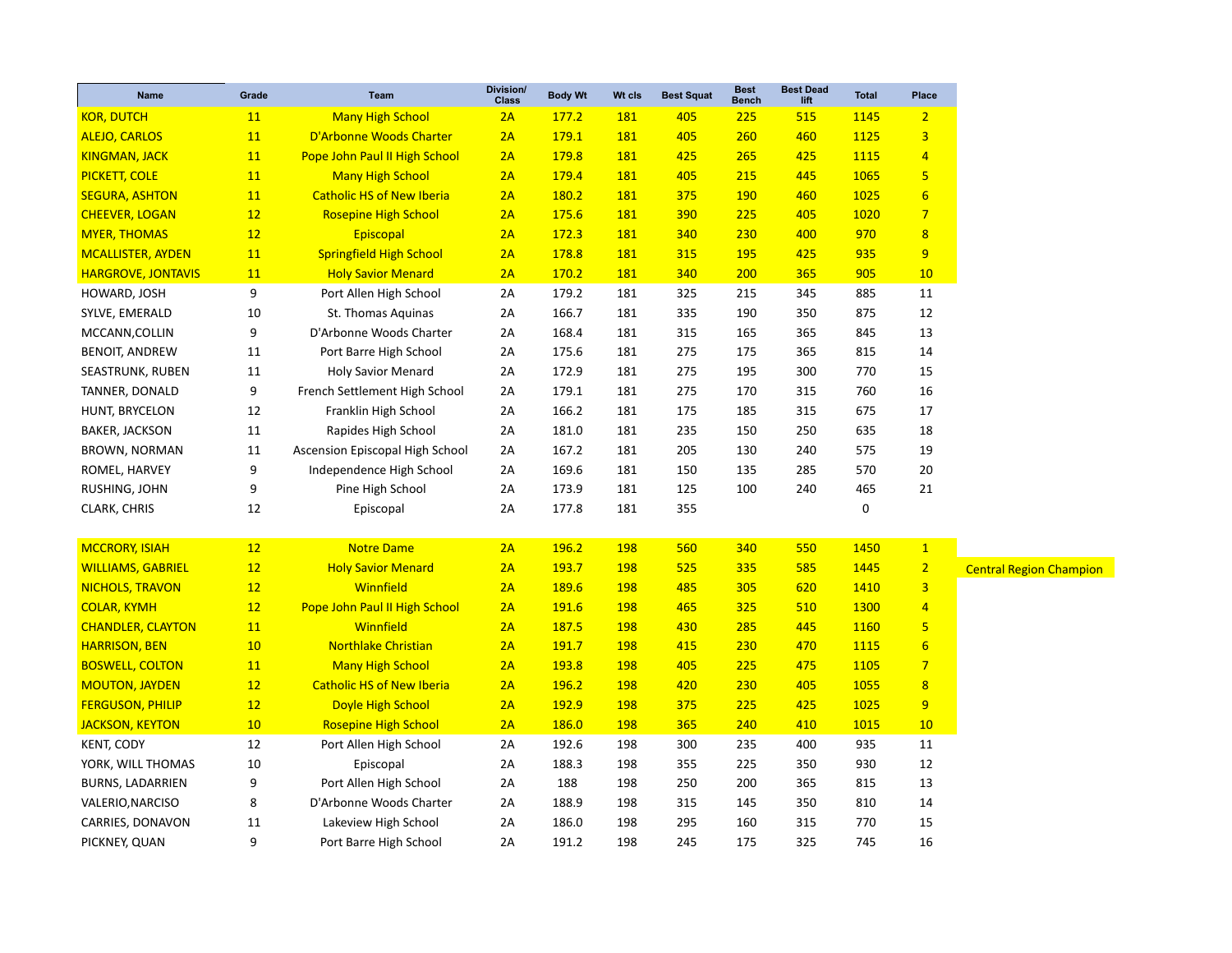| <b>Name</b>              | Grade     | Team                             | Division/<br><b>Class</b> | <b>Body Wt</b> | Wt cls | <b>Best Squat</b> | <b>Best</b><br><b>Bench</b> | <b>Best Dead</b><br>lift | <b>Total</b> | Place                   |                                |
|--------------------------|-----------|----------------------------------|---------------------------|----------------|--------|-------------------|-----------------------------|--------------------------|--------------|-------------------------|--------------------------------|
| HOLLOWAY, MASON          | 10        | <b>Holy Savior Menard</b>        | 2A                        | 190.4          | 198    | 235               | 125                         | 305                      | 665          | 17                      |                                |
| <b>KINDER, CAMERON</b>   | 12        | <b>Holy Savior Menard</b>        | 2A                        | 204.6          | 220    | 630               | 365                         | 500                      | 1495         | $\mathbf{1}$            |                                |
| <b>JACOB, MARCUS JR</b>  | 12        | <b>Catholic HS of New Iberia</b> | 2A                        | 215            | 220    | 520               | 300                         | 500                      | 1320         | $\overline{2}$          | <b>Central Region Champion</b> |
| <b>MCDANIEL, CAEL</b>    | 10        | Pope John Paul II High School    | 2A                        | 215.6          | 220    | 495               | 280                         | 525                      | 1300         | $\overline{\mathbf{3}}$ | <b>West Region Champion</b>    |
| <b>COLE, CADEN</b>       | 11        | D'Arbonne Woods Charter          | 2A                        | 208.4          | 220    | 475               | 215                         | 475                      | 1165         | $\overline{4}$          |                                |
| <b>FURNISS, PORTER</b>   | 11        | Episcopal                        | 2A                        | 211.8          | 220    | 420               | 205                         | 455                      | 1080         | 5                       |                                |
|                          | 12        | <b>Northlake Christian</b>       | 2A                        | 200.9          | 220    | 365               |                             |                          | 1065         |                         |                                |
| <b>HOWER, TUCKER</b>     |           |                                  |                           |                |        |                   | 260                         | 440                      |              | $6\phantom{1}6$         |                                |
| <b>ALSTON, CARTER</b>    | 11        | <b>St. Thomas Aquinas</b>        | 2A                        | 206.9          | 220    | 375               | 265                         | 425                      | 1065         | $\overline{7}$          |                                |
| <b>TOWNS, BRODY</b>      | 9         | D'Arbonne Woods Charter          | 2A                        | 209.4          | 220    | 405               | 205                         | 405                      | 1015         | $\overline{8}$          |                                |
| <b>HUDSPETH, WILLIAM</b> | 11        | <b>St. Thomas Aquinas</b>        | 2A                        | 202.2          | 220    | 375               | 240                         | 390                      | 1005         | 9                       |                                |
| LOVETT, JOSEPH           | 10        | <b>Doyle High School</b>         | 2A                        | 207.4          | 220    | 350               | 225                         | 410                      | 985          | 10                      |                                |
| <b>GRAY, KAMERON</b>     | 10        | Delhi Charter                    | 2A                        | 209.9          | 220    | 390               | 200                         | 365                      | 955          | 11                      |                                |
| CHAMPAGNE, MICHAEL       | 9         | Northlake Christian              | 2A                        | 210.6          | 220    | 315               | 205                         | 410                      | 930          | 12                      |                                |
| LESLIE, GABRIEL          | 10        | Rosepine High School             | 2A                        | 211.0          | 220    | 340               | 215                         | 365                      | 920          | 13                      |                                |
| <b>KERSEY, BRIAN</b>     | 10        | Doyle High School                | 2A                        | 213.2          | 220    | 300               | 185                         | 385                      | 870          | 14                      |                                |
| COLE, MORRIS             | 11        | Delcambre High School            | 2A                        | 217.6          | 220    | 315               | 210                         | 325                      | 850          | 15                      |                                |
|                          |           |                                  |                           |                |        |                   |                             |                          |              |                         |                                |
| <b>PICKNEY, MICHAEL</b>  | 12        | <b>Port Barre High School</b>    | 2A                        | 235            | 242    | 525               | 305                         | 500                      | 1330         | $\mathbf{1}$            |                                |
| <b>ROSS, KYRON</b>       | 12        | <b>Northlake Christian</b>       | 2A                        | 239.2          | 242    | 505               | 265                         | 520                      | 1290         | $\overline{2}$          |                                |
| <b>RUNGE, HAYDN</b>      | 11        | <b>Rosepine High School</b>      | 2A                        | 238.8          | 242    | 475               | 275                         | 455                      | 1205         | 3                       |                                |
| <b>HAYDEN, JOSH</b>      | 11        | <b>Northlake Christian</b>       | 2A                        | 239.5          | 242    | 460               | 300                         | 410                      | 1170         | $\overline{4}$          |                                |
| <b>TEAL, DANIEL</b>      | 11        | <b>Port Barre High School</b>    | 2A                        | 238.2          | 242    | 425               | 235                         | 505                      | 1165         | 5                       |                                |
| <b>ICE, ETHAN</b>        | 12        | D'Arbonne Woods Charter          | 2A                        | 230.3          | 242    | 455               | 245                         | 440                      | 1140         | $6\phantom{1}6$         |                                |
| <b>FONTENOT, MICHEAL</b> | 10        | <b>Rosepine High School</b>      | 2A                        | 230.5          | 242    | 435               | 235                         | 455                      | 1125         | $\overline{7}$          |                                |
| <b>RICHARDS, LAYDEN</b>  | 11        | <b>Springfield High School</b>   | 2A                        | 238.3          | 242    | 345               | 235                         | 455                      | 1035         | $\overline{\mathbf{8}}$ |                                |
| <b>SMITH, SEAN</b>       | 9         | Pope John Paul II High School    | 2A                        | 232.8          | 242    | 375               | 250                         | 390                      | 1015         | 9                       |                                |
| <b>FLETCHER, NICK</b>    | 10        | <b>Springfield High School</b>   | 2A                        | 233.3          | 242    | 355               | 235                         | 365                      | 955          | 10                      |                                |
| PONTIF, PRESTON          | 10        | Episcopal                        | 2A                        | 226.2          | 242    | 350               | 180                         | 400                      | 930          | 11                      |                                |
| NANCE, JORDAN            | 10        | D'Arbonne Woods Charter          | 2A                        | 220.9          | 242    | 375               | 180                         | 370                      | 925          | 12                      |                                |
| ROBBINS, WYATT           | 10        | Doyle High School                | 2A                        | 232            | 242    | 280               | 200                         | 355                      | 835          | 13                      |                                |
| SALASSI, JACOB           | 9         | French Settlement High School    | 2A                        | 224.7          | 242    | 285               | 115                         | 335                      | 735          | 14                      |                                |
|                          |           |                                  |                           |                |        |                   |                             |                          |              |                         |                                |
| <b>MILLER, ADAM</b>      | 11        | <b>Many High School</b>          | 2A                        | 268.7          | 275    | 485               | 275                         | 545                      | 1305         | $\overline{1}$          |                                |
| <b>MAURICIO, BRYAN</b>   | 12        | Pope John Paul II High School    | 2A                        | 265.9          | 275    | 510               | 315                         | 425                      | 1250         | $\overline{2}$          |                                |
| <b>WOMACK, KALEB</b>     | 11        | Winnfield                        | 2A                        | 260.0          | 275    | 475               | 280                         | 475                      | 1230         | $\overline{\mathbf{3}}$ |                                |
| <b>GILL, COLLIN</b>      | <b>11</b> | <b>Rosepine High School</b>      | 2A                        | 248.8          | 275    | 450               | 315                         | 445                      | 1210         | $\overline{4}$          |                                |
| <b>SAVOIE, BLAINE</b>    | 11        | <b>Rosepine High School</b>      | 2A                        | 260.5          | 275    | 465               | 240                         | 500                      | 1205         | 5                       |                                |